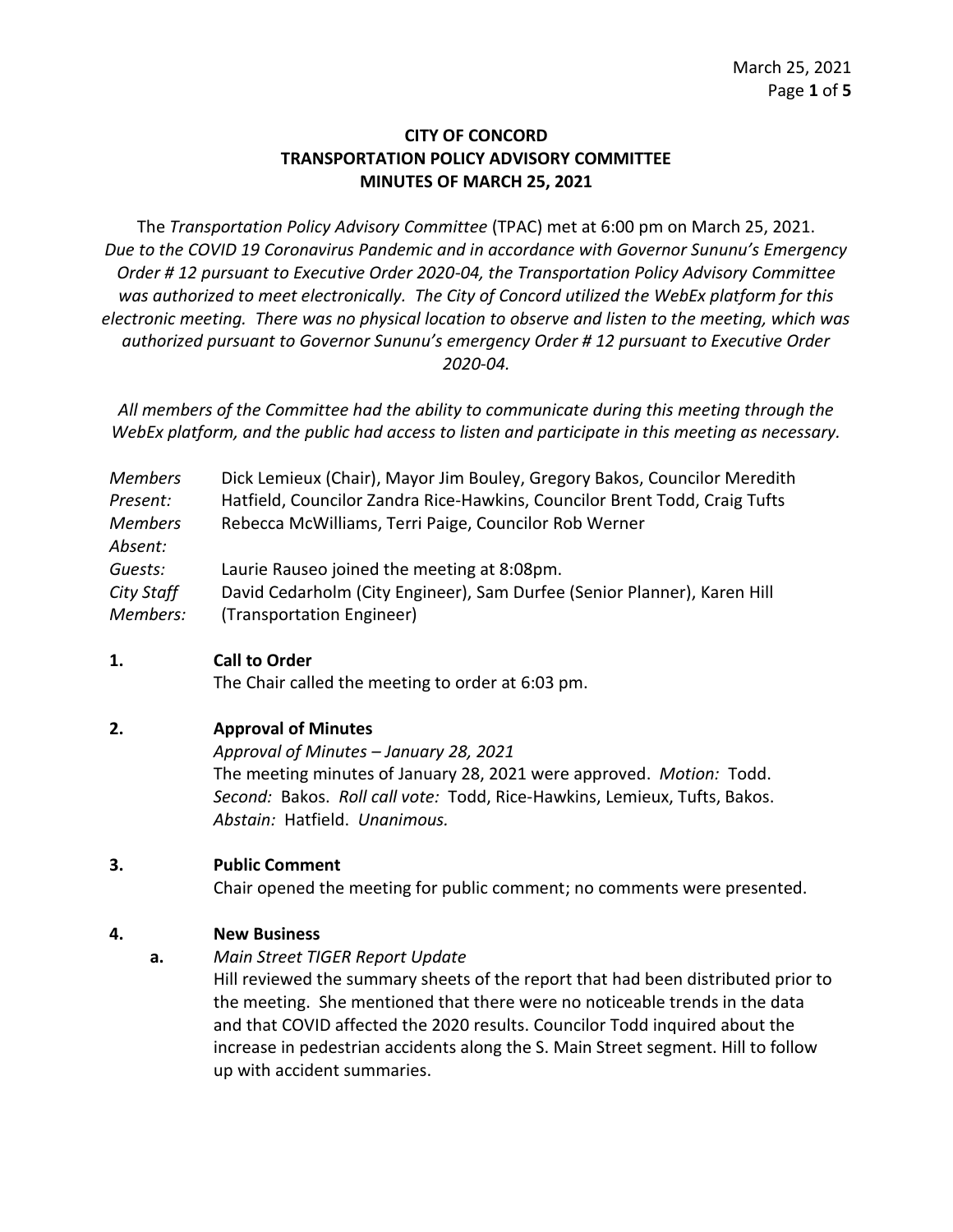#### **b.** *TAP Grant Application*

Durfee reported that the TAP application had been submitted for the Merrimack River Greenway Trail (MRGT), from the Boscawen Town line to Sewalls Falls Road. He mentioned that Martha Drukker contributed greatly to the process as well as many other team members. Hill informed the committee that although last month's conversations were around submitting a sidewalk bundle for a TAP project, this MRGT project came forward and the City decided to submit this project instead.

Councilor Hatfield added her support for the project but asked if the project would include any signage or ways to prevent people from entering certain areas along the river that may be sensitive. Tufts mentioned that those details will be explored if the project moves forward. Bakos responded that proposed protection areas could possibly act as mitigation for certain permits that would be needed for the project. Hatfield is concerned with trash along the river, and suggested that the increase in access may be an opportunity to introduce cleanup efforts and public education in regards to protection of land and fish/wildlife in the area. Tufts noted that the TAP application process is very competitive, there is a scoring system and the NHDOT Commissioner makes the final decision.

**c.** *Discussion on Loudon Road Bridge Shared-Use Path alignment* Cedarholm reported that HDR has prepared a draft report that is being reviewed by Carlos Baia before submitting it to NHDOT. The Chair confirmed that the location of the multi-use path has not been finalized yet.

# **5. Old Business**

- **a.** *Discuss formation of Neighborhood Traffic Subcommittee* Hill had distributed documents, to be used as reference, from the previous Neighborhood Traffic Subcommittee. Councilor Hatfield suggested that the process might be more effective if it could be in-person and not via web meetings. Hatfield will be moving out of town and will need to resign from the TPAC next month. Councilor Todd shared the long term history of the prior subcommittee and suggested that City staff be involved to assist in developing the scope of the subcommittee. Hill will coordinate a meeting with those interested, and will report back to TPAC at a future meeting. Todd also suggested TPAC members think about how the subcommittee can help to advise TPAC, since that it the intent of the formation of the subcommittee.
- **b.** *Finalize TPAC's Council Report in response to Mayor Bouley's TPAC discussion on October 24, 2019*  Mayor Bouley requested that the item be removed from the agenda at this time.

#### **6. Consent Reports**

**a.** *Acceptance of Subcommittee Minutes*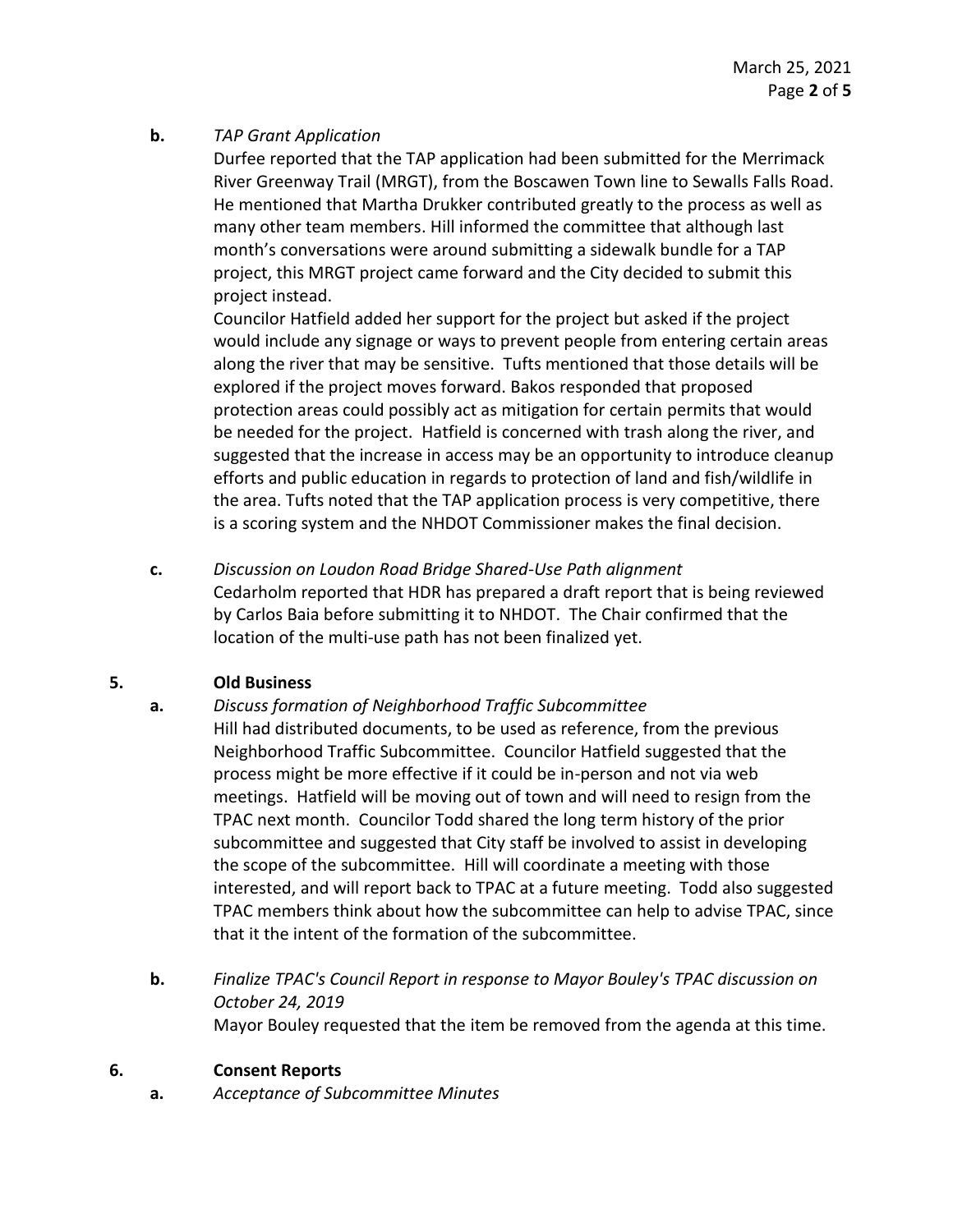- *i. TPAC-BP:* None.
- *ii. TPAC-PT:* None.

# **7. City Council Meeting Update**

Councilor Todd reported that the only transportation item discussed at the last Council meeting was the TAP grant that was discussed in item 4b, and that the City Manager intended to apply for the maximum amount for the grant and submit a letter of support from the City Council.

Cedarholm discussed that the Council had a public hearing at the March meeting for the proposed TIF expansion for the Hoit and Whitney Intersection Improvement project. He added that Council will make a decision at the April City Council meeting.

### **8. TPAC Referrals from City Council, Staff and Chair**

**a.** *Update on Audible Pedestrian Signals along Pleasant Street* Cedarholm reported that this signal project has been incorporated into CIP number 283 and will be considered for \$42,000 of funding in fiscal year 2022.

# **b.** *Referral from Councilor Nyhan in regards to resident's safety concerns and sidewalk request on Iron Works Road*

Hill reported that Councilor Nyhan referred a resident's concern regarding the construction of a sidewalk on Iron Works Road. Tufts noted that the sidewalk is #39 of 117 on the city-wide sidewalk improvement list, and by neighborhood, it is #7 of 30 on the south end list. Mayor Bouley asked how many residents have expressed interest in this sidewalk. Cedarholm noted that a speed study had been conducted in 2019 in response to the same resident's concern. Lemieux noted that the time to construct a sidewalk on Iron Works Road would be when it is being resurfaced, that would be the most cost effective way of constructing it. Councilor Rice-Hawkins posed questions regarding the sidewalk list and possible grants for sidewalks. Durfee shared the purpose of the sidewalk priority list is to populate CIP #17 and that it will be brought to Council in April. Mayor Bouley expressed concerns with the condition of existing sidewalks throughout the City and felt they should take priority over building new sidewalks. He suggested that sidewalks be considered for improvement based on the volume of use and condition, and that tree and bush trimming would improve the use of existing sidewalks. Councilor Todd recalled a time when notecards were left for residents that needed to address their landscape overgrowth. Engineering will inquire about the possibility of an intern completing an existing conditions survey in order to consider existing sidewalks in the priority list as well. This will also be discussed at the next TPAC-BP subcommittee meeting.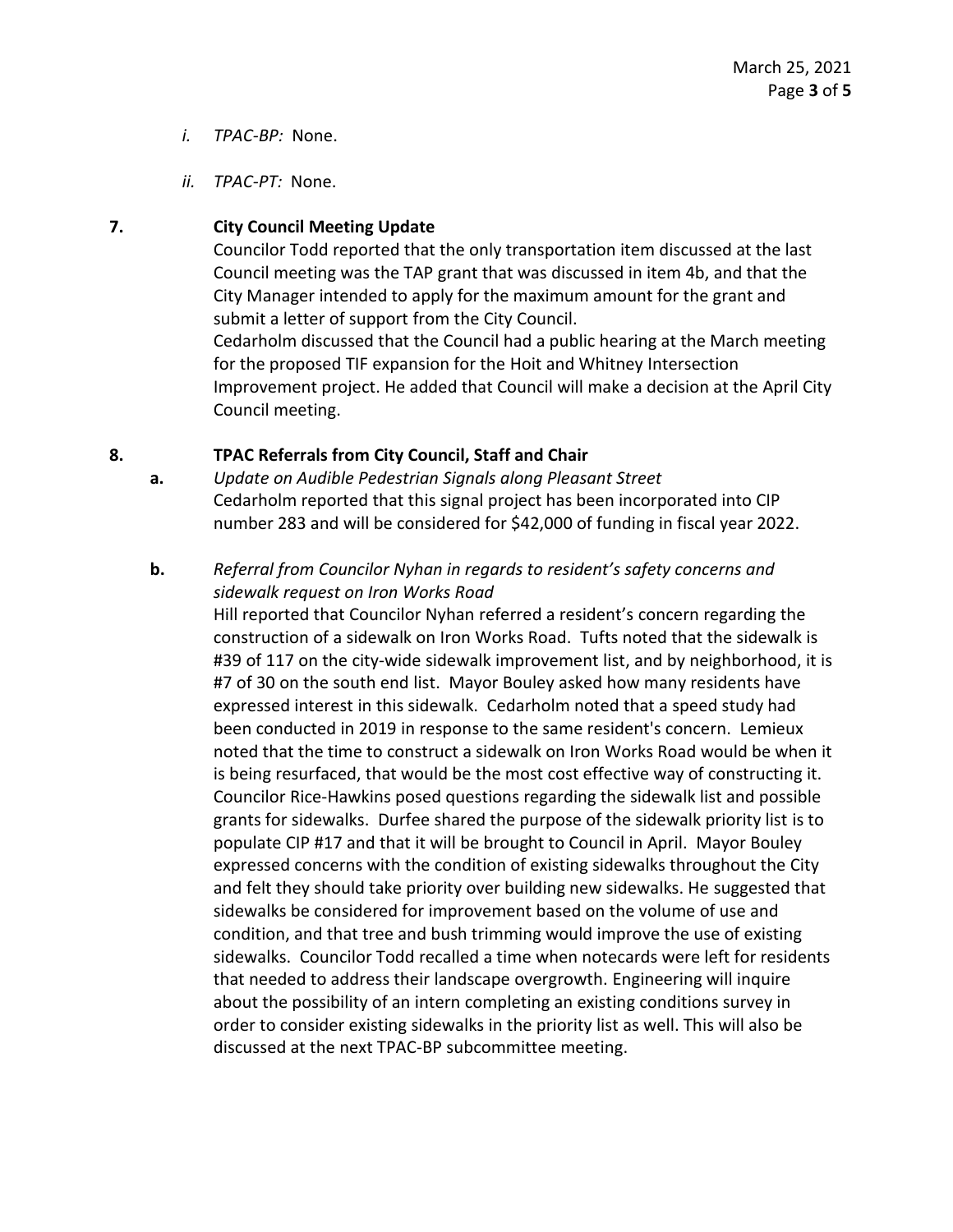- **c.** *Referral from Councilor Rice Hawkins from residents in the Freedom Acres community in East Concord who are increasingly concerned about the high speed, high volume cut through traffic from I-93 southbound that disrupts neighborhood activities and poses serious risks to children during the weekend rush hours.* Councilor Rice Hawkins noted that the neighborhood is discussing the possibility of installing a temporary traffic barrier on Freedom Acres after Pinecrest Circle to help to deter cut-through traffic, this was suggested by the Traffic Operations Committee.
- **d.** *Update on Horse Hill / Carter Hill / Bog / River Road intersection study.*  Hill noted that the report from Engineering will be submitted to Council in April, for a May Public Hearing. Councilor Todd inquired if the Fire Department had provided input on the proposed four-way stop at the intersection. Cedarholm noted that Rick Wollert, who serves on the TOC committee, had concerns with the four-way stop with the possibility of the bridge freezing in the winter. Hill reiterated that the four-way stop recommendation has been made primarily due to the sight distance issues and how skewed the intersection is.

#### **9. Status Report on Subcommittees**

- **a.** *Traffic Operations Committee (TOC), Karen Hill* Hill noted that the last TOC meeting was canceled and nothing significant was discussed at the prior meeting.
- **b.** *Public Transportation Committee (TPAC-PT), Terri Paige (absent)* TPAC-PT did not meet in March.

Councilor Hatfield inquired the status of the intersection improvements at Centre and Washington Streets. Hill mentioned that it was put on hold last year due to the need for funding and a public meeting was tough during COVID. Cedarholm added the improvements to CIP #520 for FY 2024.

Mayor Bouley left the meeting and thanked the Committee for its participation.

**c.** *Bicycle / Pedestrian Committee (TPAC-BP), Craig Tufts* 

Tufts noted that there will be a Bike Swap fundraiser on July 31st for the Central NH Bicycle Coalition, and discussed the plans for placing bicycle fix-it stations at locations throughout the City. Councilor Rice-Hawkins asked if there would be any extra and suggested maybe placing one on Oak Hill since there is a lot of bicycle activity in that area.